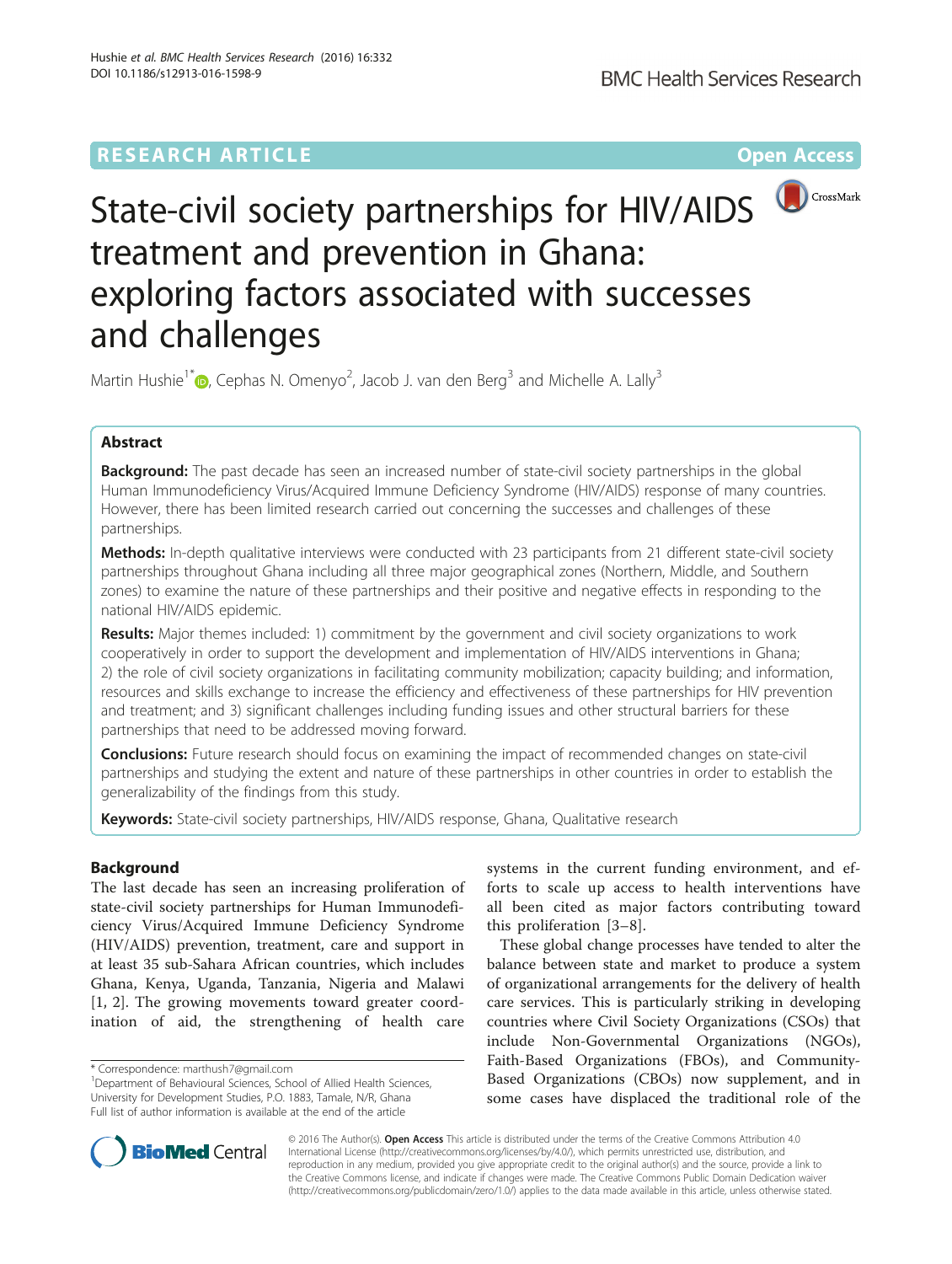state in health care [[9](#page-9-0)–[13](#page-9-0)]. Thus, although it had historically been deemed the responsibility of the state to assure the provision of adequate health care to the wider population, national governments in developing countries, such as Ghana, are increasingly fostering collaborative arrangements with the non-profit sector in the national HIV/AIDS response.

CSOs, likewise, in their quest to expand the scope of their service delivery and advocacy activities, are progressively engaged in actions resulting in strategic alliances with the state in the fight against the HIV/AIDS epidemic. This signals change in the longstanding organizational system supporting the national HIV/AIDS response and in the form and functions of CSOs themselves, as they try to adjust to new roles and models for social services delivery. While these novel methods of organizing and delivering services have been unfolding across developing countries for a number of years, there has been limited research regarding their drivers, structure, successes and challenges [\[14](#page-9-0)–[16\]](#page-9-0). Understanding the factors associated with successful partnerships is critical globally as countries struggle to fight the global HIV/AIDS pandemic with limited resources.

#### The Ghana AIDS Commission

The Ghana AIDS Commission (GAC) was established in 2002 as the highest coordinating and decision-making body in the HIV/AIDS response in this country. Through external donor funding, the GAC has increasingly engaged CSOs including NGOs, FBOs and CBOs as co-implementers. As of 2009, the GAC has been working with approximately 30 large international and national CSOs, considered to have better organizational and technical capacity in terms of funding, management and program/project personnel that serve as intermediaries, providing funding and capacity building for smaller CSOs, believed to have limited funding and technical skills for implementing district-wide HIV prevention projects country-wide.

The challenge for the GAC is how to effectively harness the role of CSOs in the fight against the national HIV/AIDS epidemic amidst severe fiscal constraints [[17\]](#page-9-0). However, an exploration of the relationships developing between the GAC and CSOs has not been done, and how their interactions enable or constrain the national HIV/AIDS response is poorly understood. There is minimal guidance on how the GAC can best work with civil society partners, and there is little sharing of lessons learned on the mechanisms and approaches currently being utilized [\[18\]](#page-9-0). This is in spite of the widely accepted view that civil society is a key sector in the national HIV/AIDS response, is often able to achieve results in areas inaccessible to government, and can be an important service provider [\[6](#page-9-0)]. Without the effective

involvement of civil society, responses to HIV/AIDS are likely to be significantly compromised [\[19](#page-10-0)].

#### Conceptualizing the state, CSOs and partnership

In order to analyze the partnership between the GAC as a state institution and CSOs, it is important to define three terms within the institutional context of the HIV/ AIDS response in Ghana. What is meant by the terms "state," "civil society organization," and "partnership?"

For the purposes of this study, the following definitions of the terms are used to understand state-civil interactions in the national response to HIV/AIDS.

The term state can be used to describe government institutions whose aim is to create and maintain public order and deliver public goods and services. State organizations include the various levels of government: bureaucracies organized often as departments or ministries; state appointed bodies and agencies that provide public services at the national and sub-national or local levels [[20](#page-10-0)]. In this research, the GAC is viewed as the major government institution, which CSOs have been working with since its inception. However, given the multi-sectorial nature of the national response, it was also conceptualized that CSOs by design might have some working relations with the Ghana Health Service (GHS) that the GAC engages with to address the national HIV/AIDS epidemic.

The term civil society organization is not understood in the same way globally. A useful definition of civil society that was adopted in the present study is "that sphere of social interaction between the household and the state, which is manifest in norms of community co-operation, structures of voluntary association, and networks of public communication" [\[21\]](#page-10-0). CSOs include people's movements, citizens' groups, religious institutions, women's organizations, and indigenous people's associations or grassroots organizations directly serving individuals of their community. NGO has become the most commonly used word to describe such organizations. The World Bank defines NGOs as "private organizations that pursue activities to relieve suffering, promote the interests of the poor, protect the environment, provide basic social services, or undertake community development" [\[22\]](#page-10-0).

Finally, a review of the published research and theoretical literature on collaboration revealed that there is no single definition of a partnership; instead, a plethora of terms have been used. Some theorists focus on strategic alliances [[23](#page-10-0)], action sets [[24\]](#page-10-0), joint ventures [\[25](#page-10-0)], or inter-organizational relations [[26\]](#page-10-0). For this study, a partnership or collaboration was defined as "a process in which autonomous or semi-autonomous actors interact through formal and informal negotiation, jointly creating rules and structures governing their relationships, and ways to act or decide on the issues that brought them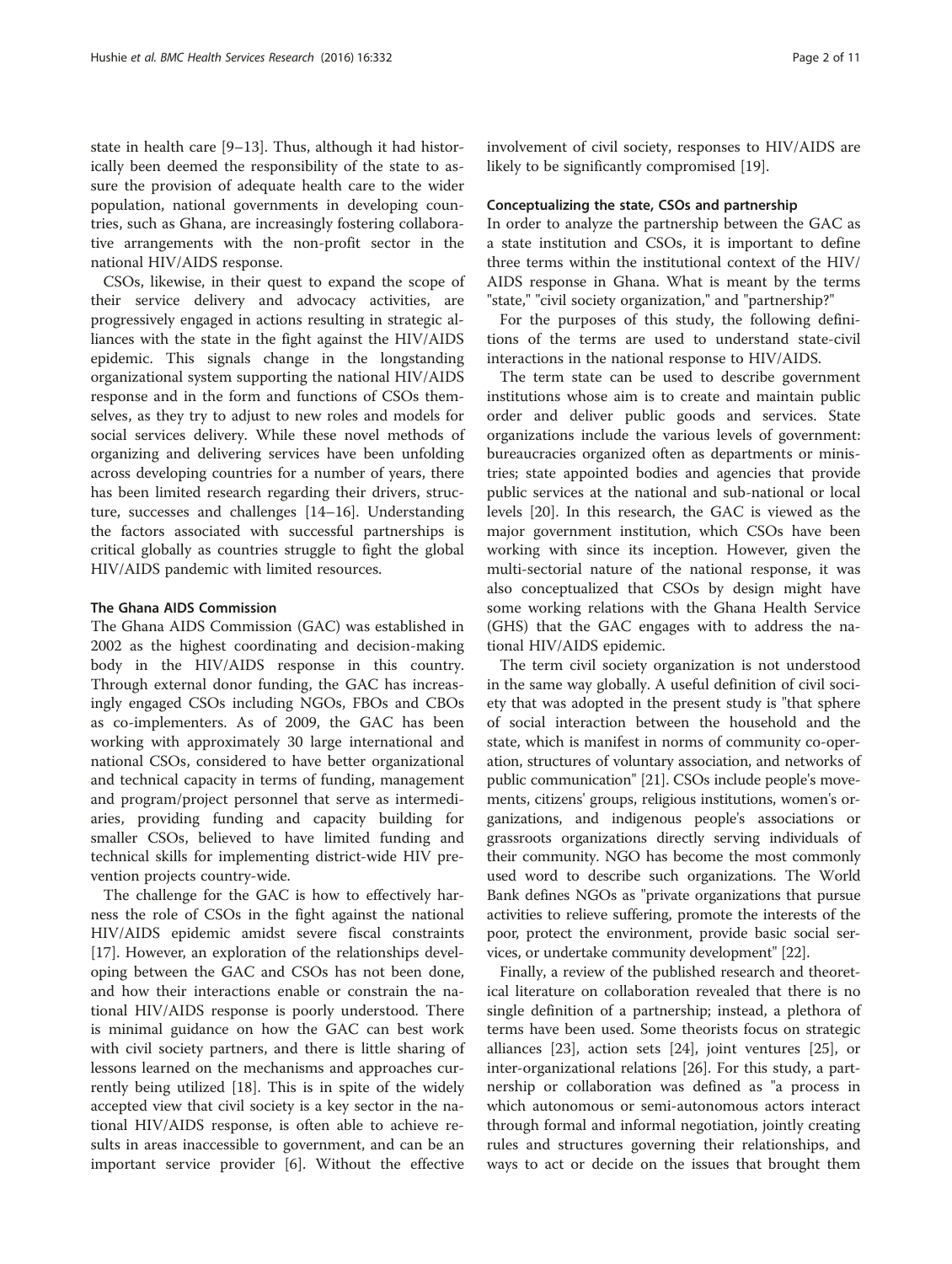together; it is a process involving shared norms and mutually beneficial interactions" [[27\]](#page-10-0).

To the knowledge of the researchers, this study is the first of its kind to demonstrate the growing movement towards state collaboration with CSOs to achieve wider national health goals in the HIV/AIDS response. The aim of this study was to provide an investigation of the origins and drivers of such partnerships, the nature and processes of their collaboration, and the barriers and facilitators to achieving successful partnerships. The key research questions that were qualitatively explored are as follows: (1) how do state-CSO partnerships for HIV/ AIDS emerge? (2) what are their distinguishing characteristic features? and (3) what successes or challenges do partners' perceive to be associated with partnerships?

# Methods

# Study Design

A qualitative methodology [\[28](#page-10-0), [29](#page-10-0)], building on multiple interviews was adopted to allow for an in-depth analysis and detailed description of the origins and elements of the partnerships and what their successes and challenges might be in Ghana.

# Study setting

Ghana is located in West Africa. It borders Cote d'Ivoire to the west, Burkina Faso to the north, Togo to the east and the Gulf of Guinea to the south. It was the first African country south of the Sahara to gain independence from British colonial rule in 1957. After decades of military rule, Ghana made a transition to democratic rule in 1992 and remains one of the few functioning multi-party parliamentary democracies in the highly unstable West-African sub-region. Economically, it has built reputation as a stable liberal economy and was deemed to have attained a lower middle income country status in 2010.

# Sampling

In this study, a random sampling procedure that would require having a complete list of all the partnerships in the country from which samples could be drawn was not used because such a list does not presently exist. Hence, it was purposefully determined that identified organizational partnerships should at least be representative of all the three major geographical zones in the country ― the Northern, the Middle and Southern zones, which reflect Ghana's ethnic and cultural diversity and inequalities in the distribution and access to health care, with the Northern zone and rural areas being the most deprived regarding access to existing health resources [\[30](#page-10-0)]. Initial contacts were made with representatives of the partnerships in these three geographical zones that spanned both large CSOs and their subrecipients (SRs) (i.e., smaller NGOs, FBOs and CBOs) to ensure that they had ever been or were currently engaged in collaborative relationships. Following an initial interview with two GAC participants of the partnerships, they were asked to nominate potential research participants across the three geographical zones. In all, 30 CSOs were contacted but only 21 participated. The remaining nine could not be included because the CSO representatives of the partnerships were not available at the time of the interviews. Informed consent was obtained as per applicable guidelines and as approved by site institutional review boards.

#### Data collection

Two major methods were utilized and triangulated to gather data – semi-structured, in-depth qualitative interviews (Additional file [1\)](#page-9-0) and review of organizational documents of the GAC and CSOs. The wider literature on CSOs and HIV/AIDS and information on the internet was used to enhance the reliability and external validity of the findings. In total, 23 semi-structured in-depth qualitative interviews were conducted with 21 participants from the CSOs and two from the GAC in 2012–2013. The interviews were conducted consecutively until a point of saturation (e.g., when additional interviews yielded no new insights for the study) was reached. In each case, interviews were held with the Program/Project Officer, Executive Director/Secretary or other person in a position to represent a range in the partnerships.

#### Data analysis

Interviews were conducted in English, audio-recorded and transcribed verbatim. Interview transcripts were examined for accuracy and transcription errors were corrected. All participant identifiers were removed. Each transcript was coded manually by two independent coders to organize the resulting data. Codes were then compared and any discrepancies were resolved prior to final analysis. An interpretive approach that emphasizes constructing meaning within and across the interviews' contexts of partnerships was used. This approach required that codes be developed to provide a basis for categorizing and analyzing the data along the key research questions [\[29](#page-10-0)]. The data analysis as a whole consisted of two stages: (1) developing summaries of each partnership (from interviews and documentation); describing how the partnership formed, when it occurred, and who was involved; and the nature and elements of the collaboration process and its major effects; (2) these descriptions were then used as a basis for more focused summaries in which the information was coded and reorganized around the themes central to this research – the emergence of the partnerships, their nature, successes and challenges.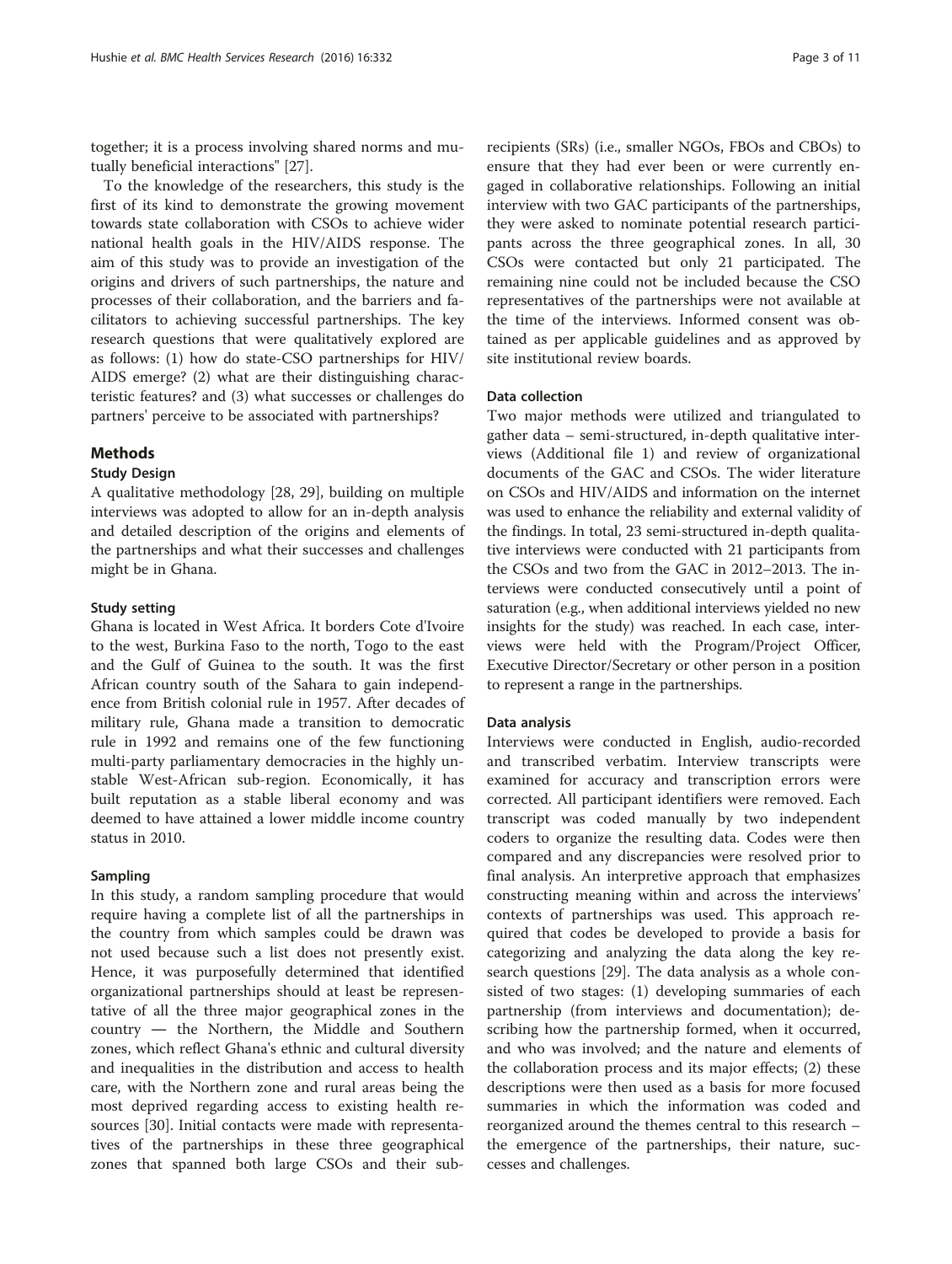# Results

#### Findings from the partnerships

The reported increasing involvement of CSOs has led to profound changes in the institutional and governance arrangements for HIV/AIDS treatment, prevention, care and support in Ghana. The organizational partnerships studied are presented with respect to the conditions for their emergence, the contribution of the partners, how the partnerships are administered and their advantages and disadvantages. In order to ensure the anonymity and confidentiality of the participants and their organizations, they are identified only by their size (small or large) and the three geographical zones (Northern, Middle, or Southern) in which they are located.

# History and drivers of CSOs' engagement

Evidence gathered from organizational documents and participants in this study revealed that the first major driver for the involvement of CSOs was the establishment of the GAC by the Parliamentary Act 613 in 2002 to coordinate the country's HIV/AIDS response. Subsequently, CSOs' engagement was to be shaped significantly by the availability of the Ghana AIDS Response Fund (GARFUND) of \$28.7 million (2002–2005) from the World Bank to support HIV programs of the GAC. Among others, the fund aimed to: (i) support the GAC to implement a multi-sector response; (ii) expand the Ministry of Health's role to engage CSOs; and (iii) finance eligible activities conducted by CSOs and state institutions to promote a rapid scaling-up of the HIV/ AIDS response country-wide [\[31\]](#page-10-0).

The GAC has since been working with CSOs, guided by specific implementation guidelines, and 5-year national HIV/AIDS strategic frameworks/plans with the wider objective of fighting the HIV/AIDS epidemic through treatment, prevention, care and support interventions [\[17](#page-9-0), [32](#page-10-0), [33](#page-10-0)]. The first National Strategic Framework (2001–2005) targeted prevention and care services to reduce high-risk behaviors and exposure to HIV, along with identifying and treating the disease [[32\]](#page-10-0). During this period, the GAC worked with thousands of CSOs that had emerged to execute the national response. Although they were often contracted on an ad-hoc basis with small grants to do short-term HIV projects, the GAC was to find itself overstretched as new priorities of the disease emerged, such as deepening behavior change communication and the need to focus on prioritized areas as a means for controlling the epidemic.

In response to these new demands, the GAC had to reconsider how it worked with CSOs. This meant that CSOs had to be funded to implement projects through the development and submission of competitive project proposals in prioritized areas for review and selection by a Proposal Review and Appraisal Committee. From the

GAC's perspective, this would reduce the number of NGOs it had to coordinate and make its Monitoring and Evaluation (M&E) work more cost-effective [[33\]](#page-10-0).

Another purpose of this new strategy has been to channel funds through large CSOs with better organizational and technical capacity for subsequent disbursement to smaller CSOs, such as NGOs, FBOs and CBOs with limited organizational capacities. The large CSO recipients then become responsible for building the capacity of the small CSOs, monitoring and evaluating their activities, making sure their projects get completed and ultimately furnishing the GAC with standardized data about their work. In complementing this view, one of the large CSO participants in the Southern zone stated:

"…You know, the GAC cannot move from their office to be doing HIV work in the districts and communities. So they work with people like us and other smaller NGOs to get their work done across Ghana…it will be a monitoring nightmare for GAC to try and work with all these small NGOs, trying to reach people…So we help them to achieve their objectives. Without organizations like ours, I do not think they can do their work."

In recruiting small CSOs as co-implementers, the large CSOs use various criteria including their need to possess office space, ancillary staff, strong grassroots presence and linkages with existing government health facilities whose professional input will be required to conduct HIV Testing and Counseling (HTC) programs. Concerning this, one of the study participants from a small NGO in the Southern zone described the process by which small CSOs are recruited as follows:

"Before you are taken on board as a SR, you need to provide certain documentation. So they came to do a critical assessment of our financial management system, the staff available, their capacity, years of experience, track record…And for us, we were looking to them being able to support us, give us the requisite technical assistance/support, the funding that we need, and basically, that is what we want."

A small CBO participant from the Middle zone captured the nature of the funding relationship between the large and small CSOs and how this benefits the latter as follows:

"Because they [large CSOs] are closer to the powers that pay, like the GAC, they can easily get funding. But for us, it is difficult as they do not deal directly with small CBOs. So it is good that we have relations with them.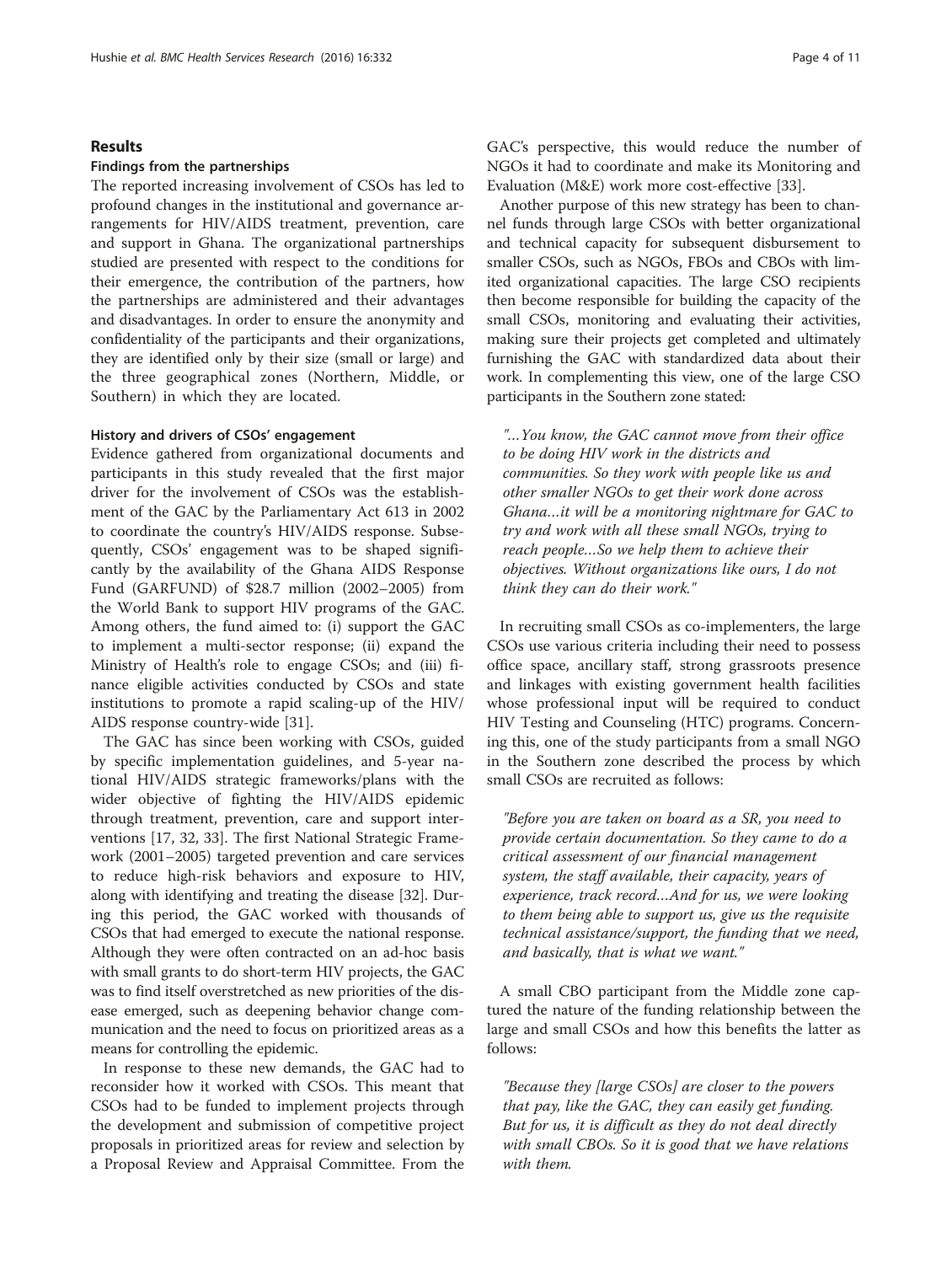Subsequently, following the initial funding of the GAC by the World Bank, CSOs have been supported by multi-lateral and bilateral donor agencies such as: United States Agency for International Development (USAID); Department for International Development of the United Kingdom (DFID); Danish International Development Agency (DANIDA); and Global Fund to Fight AIDS, Tuberculosis and Malaria (Global Fund).

Most of the CSOs included in this study were already engaged in some sexual/reproductive health, HIV/AIDS and other health initiatives, but with limited funding from other international NGOs and charities abroad. Consequently, the funding opportunities provided by the GAC were viewed not only as a means by which they could expand their work to various vulnerable groups, such as youth, orphans, women, and people living with HIV (PLHIV) but also, a means by which they could tap into the knowledge and skills provided by GAC through its capacity building initiatives to enhance their work. On this point, one of the large NGO participants in the Northern zone indicated that:

"We were already doing some programs in HIV/AIDS and sexual and reproductive health but we were doing that with small funding from different charities engaging in small initiatives in just some two or three communities across the region. So when we saw the advert, we realized that it was an opportunity for us to expand our services to vulnerable groups in our communities with the additional resources coming from GAC, and so we decided to put in an application. That is how come we became involved with the GAC."

Thus, external donor support has been crucial for the engagement of CSOs, and highlights the key role of the GAC through which funds have been channeled to legitimatize the work of CSOs to implement the national HIV/AIDS response.

# Structure of current relationships between the GAC and **CSOs**

The evidence gathered for this study revealed that the GAC currently maintains a complex relationship with different types of CSOs at three major levels – national, regional and local/district in the response to HIV/AIDS (Fig. [1\)](#page-5-0). At the national level, CSOs are involved mainly in national strategic planning and programming, and they include interest-based network/coalitions, such as the Ghana Business Coalition against HIV/AIDS and the Ghana Network of Persons Living with HIV/AIDS (NAP+); national and international NGOs; and umbrella NGOs, such as the Coalition of NGOs in Health, Ghana

HIV/AIDS Network, and Christian Health Association of Ghana.

At the regional level, the CSOs include branches of national NGO networks/coalitions (interest groups) such as NAP+, and regionally-based interest groups of networks/coalitions; local NGOs that either constitutes branches of International NGOs (INGOs) registered as local organizations or indigenous organizations that have been established with assistance from INGOs. At this level, most of the NGOs are described as "mediumsized" NGOs (MNGOs) and their activities are funded by INGOs or other external donor organizations. Some MNGOs provide services directly to community members at this level, while others provide services through small NGOs, FBOs, and CBOs that operate at the local/ district levels [[17](#page-9-0)].

#### Contribution of the partners

One participant from a small FBO in the Middle zone described their mutual roles and contributions to the collaboration as follows:

"Currently, we are trying to minimize infection or eradicate it, if we cannot eradicate it, educate those who are infected to go for drugs that will help them to live longer…we are also educating them to reduce stigma…and to get everybody to know that AIDS is real!"

In their role as current or previous collaborators of the GAC, CSOs undertake several interventions to reach the general population and "Most-At-Risk Populations" (MARPs): identified as female sex workers, men having sex with men, prisoners, and people who inject drugs. These include community outreach (one-on-one, peer education, small/large group discussions), community mobilization for HTC, condom promotion and distribution, film shows and community drama, distribution of information, education and communication materials, and psychosocial support for PLHIV, as well as homebased care and behavior change counseling [[17\]](#page-9-0).

Moreover, many participants viewed periodic review meetings organized by the GAC in which implementers do peer reviews of each other's performance as an important platform for information exchange that helps to build the capacity of CSOs to deliver more effective programming. Additional capacity building initiatives of the GAC include training of implementers on data collection, M&E and peer education techniques and financial reporting and fiduciary issues, using manuals developed by the GAC. Similarly, a large NGO participant from the Northern zone described how the large CSOs help in building the capacity of small CSOs as follows: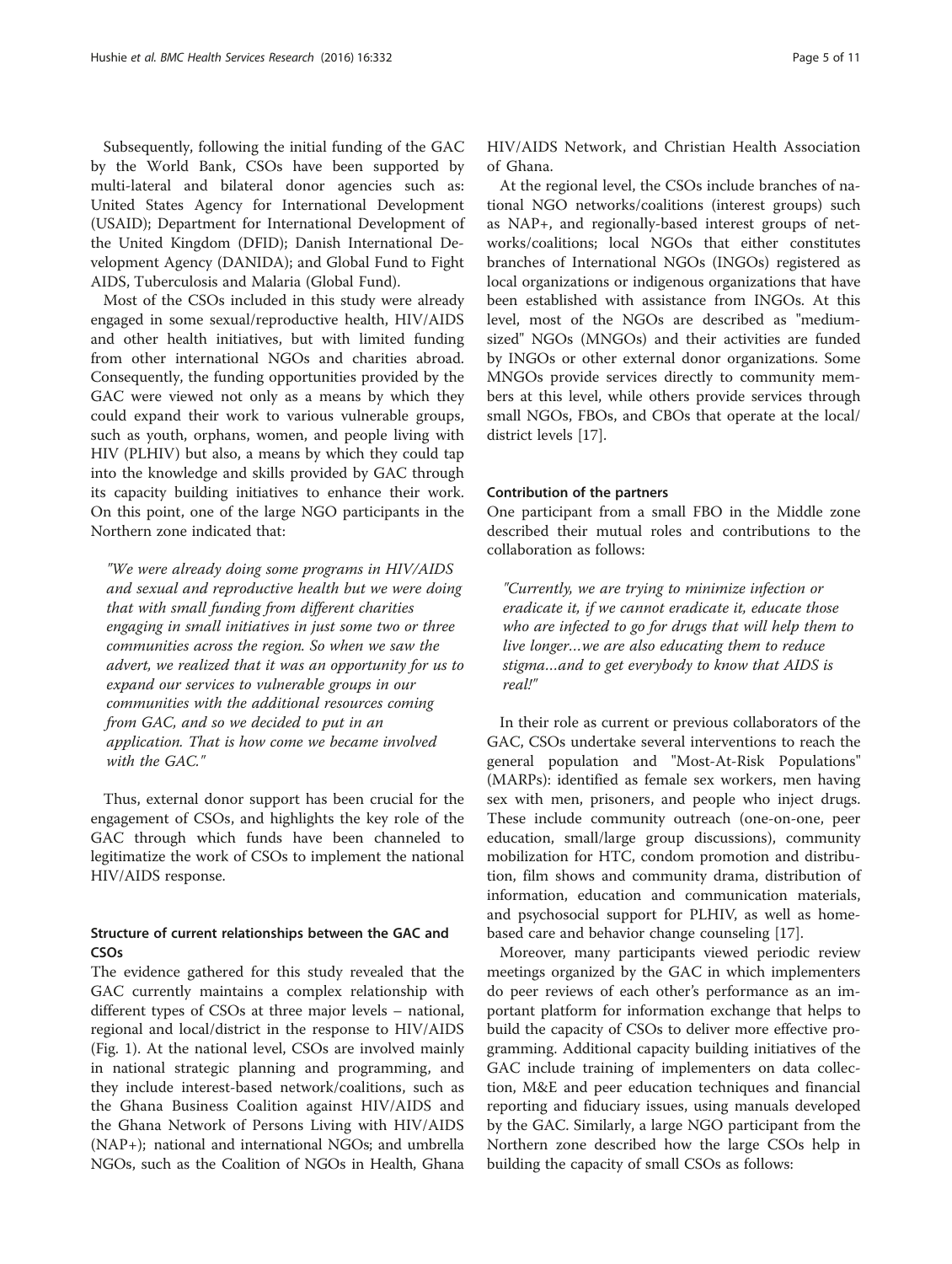<span id="page-5-0"></span>

"Because we act as an intermediary between GAC and our partners [CBOs] in the communities, we strengthen that relationship not only by transferring funds to them but we also provide training and pass on skills, not just those that the GAC provides but what we ourselves as an organization have…For instance, they may have problems developing skills in M&E, budgeting, computer applications, and fundraising…the M&E forms they are supposed to fill are very difficult to complete…so we help them…we sometimes join them in their field activities, such as HTC and peer education."

Additionally, a different participant from a small NGO in the Southern zone described the contribution of small NGOs to the partnership more generally as follows:

"We actually deliver the results, so every quarter; we are supposed to report on what we have actually done. And then there is a monthly review meeting we attend to give presentations and assess what we have done. They give us targets…Apart from providing them with

personnel and the results; we give them information that would help improve the program. I think they rely a lot on feedback from us because they are not working in the communities or in the field as we do."

Thus, while the CSOs actually delivered the services, the contribution of the GAC to the partnership has been to coordinate funding from outside donors to build the capacity of the CSOs and to train CSOs to deliver care and prevention more effectively.

# Administration of the partnerships

In order to ensure that its programs are effectively and efficiently coordinated the GAC is organized into a "Projects and Technical" division, an M&E unit, and a finance section. Hence, once a contract is signed with a CSO, clear reporting mechanisms with pre-defined performance targets/indicators are used to evaluate progress. Accordingly, one of the participants from a small FBO in the Southern zone described how their performance is tracked by the GAC as follows: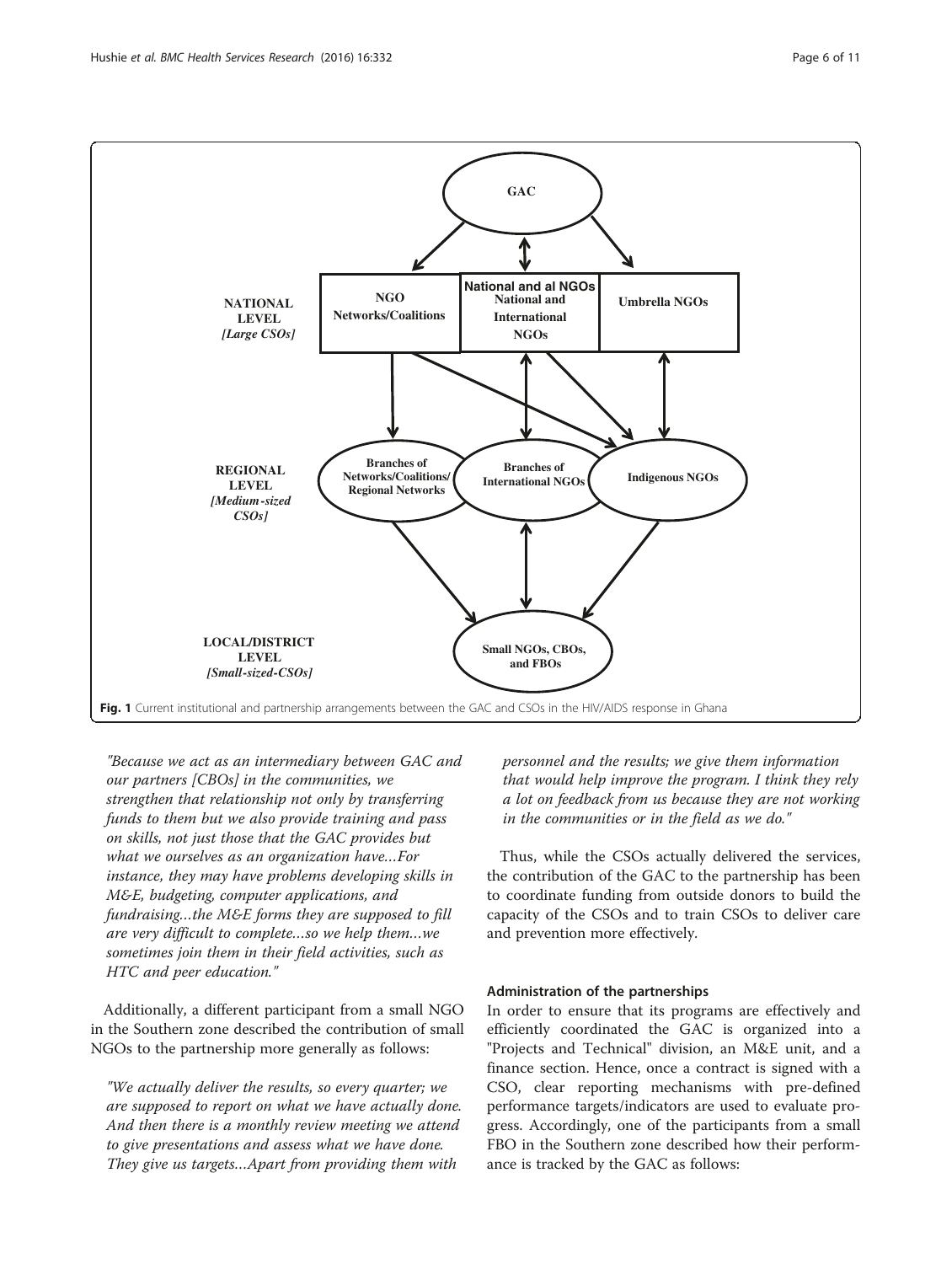"We have reporting templates that we use. So, if for example, we are going to do HTC, we have forms that we use to register people's details…So they are able to track what we do. They give us the targets. For example, in a year we are supposed to distribute about 200,000 condoms. So you can decide to do the distribution over four quarters…And then at the end of each quarter you show how many you have been able to distribute. That will be your results as against the target set…We do thorough reviews, and at these review meetings, every SR, presents their results and everybody sees it."

In disbursing funds to the CSOs, a format is usually applied to determine how much they should maintain for themselves, supervision and various budget lines. The results of their implementation activities are collated into a database and used to generate half-yearly and annual reports for dissemination to key stakeholders, including external donors in order to evaluate progress on goals and objectives. Thus, one of the participants from a small NGO in the Southern zone described how the partnership was managed more generally in the following way:

"The contract basically spells out what we are supposed to be doing, how much we are supposed to be getting, what you do to get your contract taken off us as a SR…So I can say that it is managed by both parties. For instance, we hold review meetings during the implementation stages; they come around on supervisory visits…And during our review meetings we have a session where there is actual feedback…we see whether there are any gaps, whether there are problems, whether there is the need to change anything…"

To sum up, the GAC has well-defined administrative structures, procedures and reporting requirements for evaluating the performance of CSOs.

# Successes of the partnerships

Concerning the wider successes of the GAC-CSO partnerships, one of the GAC participants underscored how CSOs had over time become good performers in helping to bring the HIV/AIDS epidemic under control through the capacity-building programs of the GAC and funding from external donors. Similarly, one small CSO participant from the Middle zone expressed how beneficial the partnership has been to CSOs and the credibility the relationship enables them to procure:

"By joining this relationship, we have not only gotten funding but also a lot of information, knowledge, materials, M&E skills that have helped to build our

capacity to design and implement high quality HIV/ AIDS-related activities…Besides, because we work with the GAC as a state agency, it raises the profile and credibility of our organization such that most donors feel safe funding us."

Moreover, most of the CSOs suggested that by working together they have been able to reach larger segments of the population with HIV treatment and prevention messages than if they were working independently. Regarding this, one of the participants from a small CBO in the Southern zone explained:

"Without the funding from the GAC, we would not have been able scale-up our HTC services…we used to do that on a small scale and few people knew their status. But now we have close working relationships with the district assemblies, and the health facilities are more comfortable working with us…So for me HTC is one aspect that we have made achievements…and also condom distribution. For instance, we bought about 700 packets of condoms, but currently we have only a few left…the patronage is encouraging. So it means we are making an impact."

Thus, external donor funding made available through the GAC, opportunities for building the capacity of CSOs and their distinctive strengths in mobilizing and inducing action on the part of the communities to positively respond to the national HIV/AIDS epidemic are considered success factors of their relationships.

# Challenges of the partnerships

First, a majority of the CSOs attested to delays in the release of funds and tendency of the GAC to reduce initially agreed upon funds in the contract agreement as one of the critical challenges that impacts their work. Regarding this, a large NGO participant from the Northern zone responded by stating:

"The fact is, because it's basically donor funding that we are relying on, once the expected funding does not come in or delay, everything comes to a halt. During the last project they were supposed to, by the terms of the contract give about GH¢80,000…and the first installment of 50 % was paid in line with the agreement…the second installment of 50 %, which is GH¢40,000 was supposed to be paid but it was delayed for over four months and they ended up paying only GH¢20,000 towards the end of the project."

Concerning this, a different participant from a large NGO in the Southern zone expressed worry about the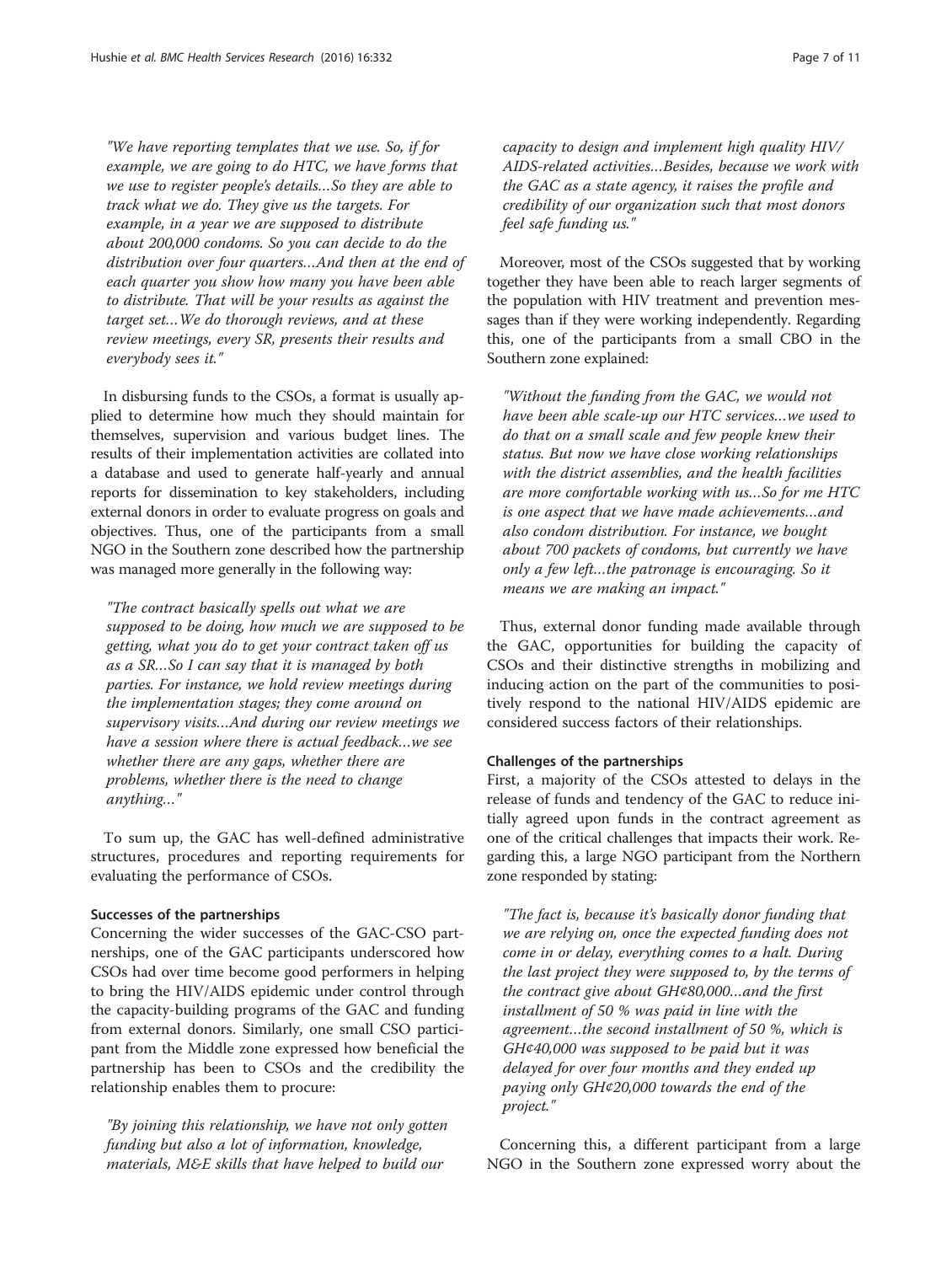bureaucracy associated with accessing funds from the GAC as follows:

"What has been a challenge sometimes when it comes to working with government partners has to do with the bureaucracies in terms of delivery or disbursement of funds to organizations to work with and the hierarchies that we have to go through in accessing funds."

Second, several of the CSOs also expressed dissatisfaction with the tendency for the GAC to make grants on an annual basis instead of having the grants as multiyear commitments. Annual grants were found to adversely affect not only the sustainability of their programs, but also, their survival as organizations. Instead, the CSOs proposed that, having multi-year grants that last between two and five years will enable them to make long-term commitments to resources and staff and to invest in longrange targeting and planning to more effectively and efficiently respond to the national HIV/AIDS epidemic.

At the same time, participants from the GAC emphasized that their financial support from key development partners, such as the USAID, DANIDA, DFID and Global Fund has been declining in recent years, which is blamed on the current global financial crisis and fears that this could negatively impact their response to the national HIV/AIDS pandemic. They also indicated that increased governmental funding is critical if efforts to date are to be sustained and have a long-lasting positive effect.

Apart from issues of funding, most of the small CSO participants noted the tendency for the GAC to set unrealistic targets for HTC activities and condom distribution, as major obstacles to their performance. For HTC activities, set targets were often hard to meet due to limited supplies of HIV testing kits from the GHS, which due to shortages, often restricted HTC to essential activities, such as testing pregnant women and ensuring blood safety. In other situations, the kits may be available but the stringent bureaucratic processes CSOs have to go through to obtain the kits can be frustrating. As a result, the effort, time and money invested in the peer educators who normally mobilize and counsel community members for HTC are compromised. This tends to undermine the whole idea of helping people to know their HIV status as a key ingredient to encouraging people to make informed choices in the fight against HIV/AIDS. Concerning condom distribution, set targets could often not be met, due to a recent directive from the GAC to sell the condoms, which were being distributed free of charge. This had resulted in huge stocks of the commodity remaining unsold. As a result, the CSOs suggested the need for the GAC to revisit its stance on the sale of condoms to increase access to them as a vital

commodity for preventing and/or reducing new HIV infections country-wide.

Several participants also reported instances where reactive cases from HTC programs were not linked to care and treatment by health personnel in certain districts as a major challenge to HIV treatment and prevention efforts, such as highlighted in the following quote from a small NGO in the Southern zone:

"…the main problem is the referrals, because we go to the schools to do HTC with GHS personnel…we get reactive cases but they keep the records to themselves… so if we don't follow-up on the cases then nothing gets done. So, most at times, we test the people and they show positive…but they are left alone and not taken care because of a poor referral system."

Moreover, some of the participants complained about non-participation of CSOs in the negotiation of the terms and conditions of their contract and the tendency for the GAC to simply impose the contract on them as unfair. Most participants indicated that they would prefer to have the terms and conditions of the contract negotiated and agreed upon before the two parties' sign, such as what is reflected in the following statement by a large NGO in the Northern zone:

"…they [GAC] need to re-look at the partnership agreement and involve us from the onset in defining clearly what our role and theirs is going to be...Because what is happening now is that we do not make any inputs or negotiate on the terms of the contract. They have a standard agreement for everybody to just sign. So we tend to have many challenges before the program ends."

On another note, one GAC participant from the Southern zone stressed the high staff turnover rate among the CSOs as a serious problem of the collaboration in the following way:

"We train people and all of a sudden they are gone and we have to train new people again…these trainings cost money, so if you have to be repeating this over and over again… the ability to gain and keep the experience becomes a problem and our coordination efforts suffer…"

Thus, funding issues and other structural barriers constitute key influences on the adverse performance of the partnerships.

# **Discussion**

This article has provided an overview of on-going statecivil society partnerships for HIV prevention and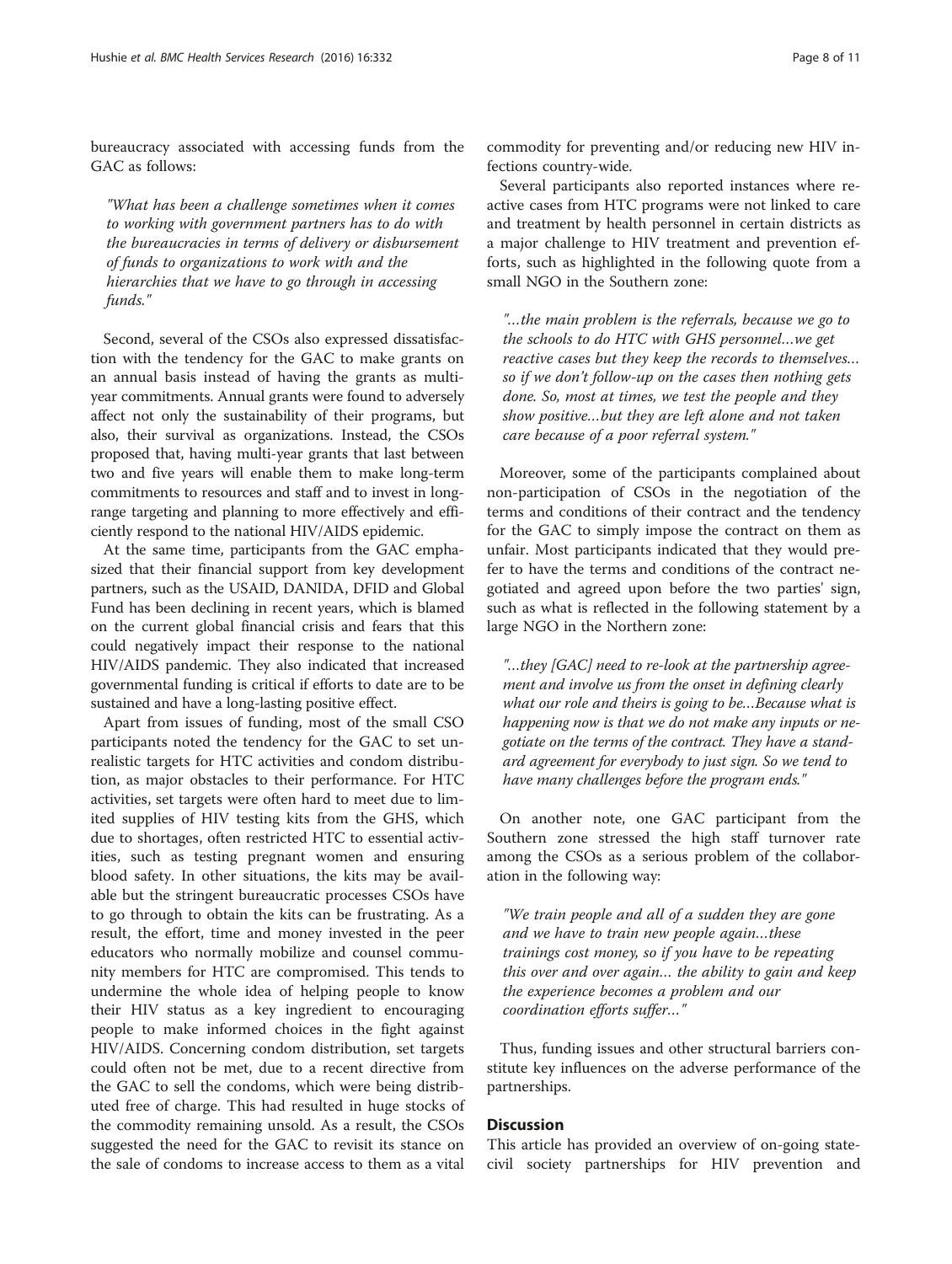treatment in Ghana. Major findings include that the commitment by government and CSOs to work in collaboration with external donors to implement decentralized organizational structures and specific administrative policies and practices allow for more successful performance and sustainable involvement in responding to the HIV/ AIDS pandemic in Ghana. In particular, this study attests to how this can be done by implementing guiding principles and modes of operation that result in increased access to resources and improved service provision that no one party working alone would have achieved. This inherently increases the efficiency and effectiveness of state-civil society partnerships overall, and implies that the original goals of the GAC to embark upon CSOs' involvement in the national HIV/AIDS response are being met.

The involvement of CSOs has been found to be valuable in many ways. These include

their role in: 1) delivering more cost-effective HIV/ AIDS services through their community mobilization, capacity building, information, resources and skills exchange; 2) complementing and extending the delivery of public sector services, including the provision of more comprehensive HIV/AIDS services that suit local needs and challenges; 3) increasing community mobilization for the HIV/AIDS response, with improved M&E and accountability through the adoption of results-based mechanisms-essential for proper coverage and use of allocated resources; 4) promoting positive behavior change and enhanced prevention through community outreach (one-on-one, peer education, small/large group discussions), use of film shows and community drama; 5) improving communication networks through international, national, regional and local/district CSO linkages, capacity building, information exchange and sharing lessons for more effective HIV/AIDS programming; and 6) promoting representation of the perspectives of CSOs (NGO networks and coalitions), including those of vulnerable groups and underserved communities (e.g., MARPs, PLHIV) in national HIV/AIDS policies and programs.

With the increasing involvement of CSOs by the GAC, new organizational arrangements are emerging to execute the national HIV/AIDS response. However, the early history of these partnerships prevents this study from drawing any final conclusions on the impact of CSOs' involvement in the national response to the HIV/ AIDS epidemic. Nonetheless, it is possible to delineate at least one major model of the GAC's successful engagement of CSOs that can be replicated in other settings. This model is one in which the GAC operating with donations disburses funds to few CSOs with larger absorptive capacity who act as intermediaries distributing funds to a larger number of smaller, less equipped NGOs, FBOs and CBOs to execute the country's HIV/ AIDS strategy at the national, regional, district and

community levels. Investing and promoting the adoption of this model in other settings might be useful as the search for the most appropriate methods for combating the global HIV/AIDS pandemic continues.

This study also draws attention to significant challenges to effective partnerships, which can be seen as structural: they are linked to the ways in which the GAC and CSOs manage and organize their affairs in the collaboration, and to current trends affecting the national HIV/AIDS response. These include, high NGO staff turnover rate; shortage of HIV testing kits, unrealistic targets set for HTC and condom distribution; the non-participation of CSOs in the negotiation of the terms and conditions of their contractual agreements, failure to link reactive HIV cases to care and treatment; dwindling external donor funding; short funding duration; delays and problems associated with the aid chain: how funding conditions (i.e. documentation requirements and bureaucratic procedures) shape the movement of aid through the GAC to CSOs for work in the national HIV/AIDS response. Arguably, most of these obstacles can be addressed through targeted new polices, mechanisms and tools, moving forward to more effectively and efficiently engage CSOs in addressing the HIV/AIDS epidemic.

# Limitations

This study has limitations. Namely, the study was conducted in only one developing country – Ghana. Future research should increase the scope of the study in other developing countries to provide a more comprehensive picture of on-going state-civil society relations in response to the global HIV/AIDS pandemic in order to establish the universality of this study's findings for replication in other settings. This study underscores successes and challenges to date that are associated with state-civil society relations in the fight against the national HIV/AIDS epidemic; longitudinal research is needed to study the influence of suggested changes on state-civil society partnerships in Ghana.

# **Conclusions**

Based upon the findings of this study, conclusions include that attention needs to be paid to the major barriers to funding identified by the GAC and CSOs such as, scarcity and reductions in allotted money, delays in disbursement, and short funding duration for more successful performance of the partnerships. Incidentally, both the GAC and CSOs were in agreement that realizing the full benefits of these partnerships is not simply a matter of providing funding and setting up organizational systems supporting these partnerships. External donors and government in close consultation with CSOs have an important role to play in altering the environment of the "aid chain": complex application processes and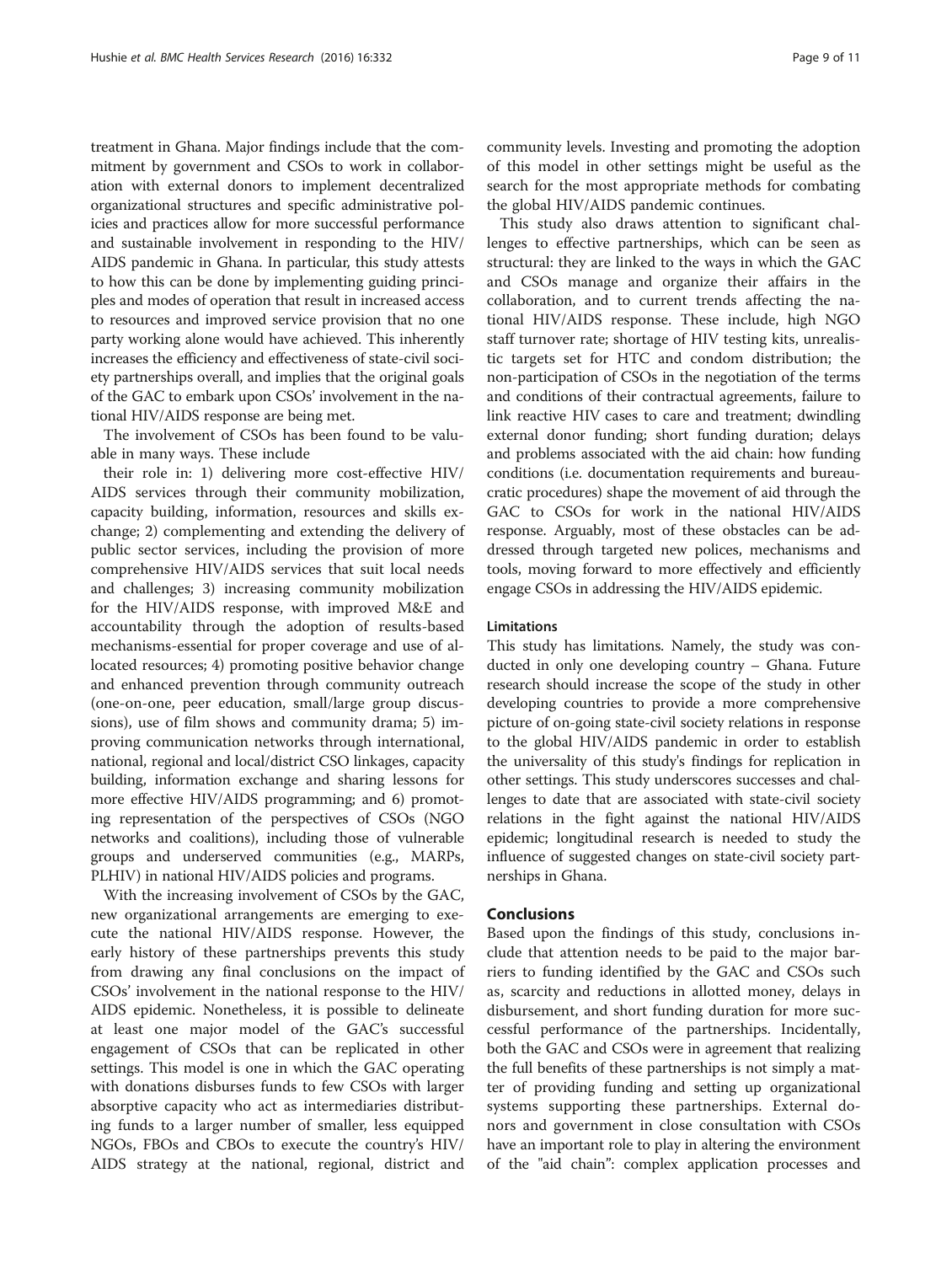<span id="page-9-0"></span>administrative and reporting requirements that shape the free flow of funds to local CSOs and to put in place new rules, procedures and strategies that overcome these barriers. Finally, the GAC and CSOs recognize that the channeling of multilateral, bilateral donor funding through state institutions established to execute national HIV/ AIDS responses to local CSOs in developing countries remain a critical challenge. Hence, they recommend sharing of information and best practices on how to successfully engage local NGOs among external donors, governments, CSOs and other HIV/AIDS implementers, as a means of overcoming the challenge.

# Additional file

[Additional file 1:](dx.doi.org/10.1186/s12913-016-1598-9) Interview guide: Interview Guide for Case Study Partnerships' Representatives. (DOC 48 kb)

#### Abbreviations

CBOs, Community-based organizations; CSOs, Civil society organizations; DANIDA, Danish international development agency; DFID, Department for international development of the United Kingdom; FBOs, Faith-based organizations; GAC, Ghana AIDS commission; GHS, Ghana health service; Global Fund, Global fund to fight AIDS, tuberculosis and malaria; HIV/AIDS, Human immunodeficiency virus/acquired immune deficiency syndrome; HTC, HIV testing and counseling; INGOs, International NGOs; M&E, Monitoring and evaluation; MARPs, Most-at- risk populations; MNGOs, medium-sized NGOs; NAP+, Ghana network of persons living with HIV/AIDS; NGOs, Nongovernmental organizations; PLHIV, People living with HIV; SR, Sub-recipients; USAID, United States agency for international development

#### Acknowledgements

We are grateful to all participants for supporting the study.

#### Funding

This research was funded by a 2012 International Developmental Grant from the Lifespan/Tufts/Brown Center for AIDS Research (P30 AI042853; PI: Charles Carpenter, MD).

#### Availability of data and materials

All the data supporting our findings are contained in the manuscript.

#### Authors' contributions

MH, CNO, JJV and MAL conceived and designed the study. MH and CNO developed instruments, collected, analyzed the data and wrote the initial draft of the manuscript. JJV and MAL reviewed subsequent drafts. All authors read and approved the final manuscript.

#### Competing interests

The authors declare that they have no competing interests.

#### Consent to publish

Not applicable.

#### Ethics approval and consent to participate

Institutional Review Board approval was obtained from the University of Ghana Noguchi Memorial Institute For Medical Research-IRB (#: 060/11-12) and Lifespan - The Miriam Hospital IRB: 0000396, 00004624. Informed consent (written and verbal) was obtained from the each participant prior to interviews and data collection. Informed consent included information related to purpose of the study, potential risks and benefits of participating, procedures of maintaining confidentiality, right to or not to participate in this study, as well as right to withdraw from interview at any point, were provided to the research subject.

#### Author details

<sup>1</sup>Department of Behavioural Sciences, School of Allied Health Sciences, University for Development Studies, P.O. 1883, Tamale, N/R, Ghana. <sup>2</sup>College of Education, University of Ghana, P.O. Box LG 1181, Legon, Accra, Ghana. <sup>3</sup> Division of Infectious Diseases, The Miriam Hospital, 164 Summit Avenue, Providence, RI 02906, USA.

# Received: 22 July 2015 Accepted: 28 July 2016 Published online: 02 August 2016

#### References

- 1. World Bank. Intensifying Action against HIV/AIDS in Africa: Responding to a Development Crisis;1999. [http://siteresources.worldbank.org/AFRICAEXT/](http://siteresources.worldbank.org/AFRICAEXT/Resources/aidstrat.pdf) [Resources/aidstrat.pdf.](http://siteresources.worldbank.org/AFRICAEXT/Resources/aidstrat.pdf) Accessed 25 June 2015.
- 2. World Bank. The World Bank's Commitment to HIV/AIDS in Africa: Our Agenda for Action, 2007–2011. 2007. [http://siteresources.worldbank.org/](http://siteresources.worldbank.org/INTAFRREGTOPHIVAIDS/Resources/WB_HIV-AIDS-AFA_2007-2011_Advance_Copy.pdf) [INTAFRREGTOPHIVAIDS/Resources/WB\\_HIV-AIDS-AFA\\_2007-2011\\_Advance\\_](http://siteresources.worldbank.org/INTAFRREGTOPHIVAIDS/Resources/WB_HIV-AIDS-AFA_2007-2011_Advance_Copy.pdf) [Copy.pdf](http://siteresources.worldbank.org/INTAFRREGTOPHIVAIDS/Resources/WB_HIV-AIDS-AFA_2007-2011_Advance_Copy.pdf). Accessed 25 June 2015.
- 3. Paris High-Level Forum. The Paris declaration on aid effectiveness; 2005. <http://www.oecd.org/dac/effectiveness/34428351.pdf>. Accessed 25 June 2015.
- 4. Canadian Council for International Co-operation (CCIC). Paris Declaration on Aid Effectiveness: Donor Commitments and Civil Society Critiques. A CCIC Backgrounder; 2006. [http://www.ccic.ca/\\_files/en/what\\_we\\_do/002\\_aid\\_](http://www.ccic.ca/_files/en/what_we_do/002_aid_2006-05_paris_declaration_summary.pdf) [2006-05\\_paris\\_declaration\\_summary.pdf.](http://www.ccic.ca/_files/en/what_we_do/002_aid_2006-05_paris_declaration_summary.pdf) Accessed 25 June 2015.
- 5. INTRAC. Civil Society Perspectives on the Paris Declaration and Aid Effectiveness. Briefing Paper 14. 2007. [http://www.intrac.org/data/files/](http://www.intrac.org/data/files/resources/302/Briefing%20Paper%2014%20-%20Civil%20society%20perspectives%20on%20the%20PD%20and%20AE.pdf) [resources/302/Briefing%20Paper%2014%20-%20Civil%20society%20](http://www.intrac.org/data/files/resources/302/Briefing%20Paper%2014%20-%20Civil%20society%20perspectives%20on%20the%20PD%20and%20AE.pdf) [perspectives%20on%20the%20PD%20and%20AE.pdf](http://www.intrac.org/data/files/resources/302/Briefing%20Paper%2014%20-%20Civil%20society%20perspectives%20on%20the%20PD%20and%20AE.pdf). Accessed 25 June 2015.
- 6. Joint United Nations Program on HIV/AIDS (UNAIDS). Political Declaration on HIV and AIDS (2006), universal access process, and civil society engagement. UNAIDS Reference Group on HIV and Human Rights, Seventh Meeting, 12–14 February 2007; 2007. [http://data.unaids.org/pub/](http://data.unaids.org/pub/basedocument/2007/070216_hhr_2_universalaccesscivilsociety.pdf) [basedocument/2007/070216\\_hhr\\_2\\_universalaccesscivilsociety.pdf](http://data.unaids.org/pub/basedocument/2007/070216_hhr_2_universalaccesscivilsociety.pdf). Accessed 25 June 2015.
- 7. World Health Organization (WHO). Health Systems: Improving Performance. Geneva; 2000. [http://www.who.int/healthsystems/strategy/everybodys\\_](http://www.who.int/healthsystems/strategy/everybodys_business.pdf) [business.pdf.](http://www.who.int/healthsystems/strategy/everybodys_business.pdf) Accessed 25 June 2015.
- 8. WHO. Everybody's Business: Strengthening Health Systems to Improve Health Outcomes. Geneva; 2007. [http://www.who.int/healthsystems/](http://www.who.int/healthsystems/strategy/everybodys_business.pdf) [strategy/everybodys\\_business.pdf.](http://www.who.int/healthsystems/strategy/everybodys_business.pdf) Accessed 25 June 2015.
- 9. Green A. The role of non-governmental organisations and the private sector in the provision of health care in developing countries. Int J Health Plann Manage. 1987;2:37–58.
- 10. Gilson L, Dave P, Mohammed S, Mujinja P. The potential of health sector non-governmental organisations: Policy options. Health Policy Plan. 1994;9:14–24.
- 11. Green A, Mathias A. Non-Governmental Organizations and Health in Developing Countries. Houndmills, Basingstoke, Hampshire: Macmillan Press Ltd; 1997.
- 12. Green A, Shaw J, Dimmock F, Conn C. A shared mission? Changing relationships between government and Church health services in Africa. Int J Health Plann Manage. 2002;17:333–53.
- 13. Bratton M. The politics of NGO-government relations in Africa. World Dev. 1989;17:569–87.
- 14. Gómez EJ, Harris J. Political repression, civil society and the politics of responding to AIDS in the BRICS nations. Health Policy Plann. 2015;czv021.
- 15. Nunn A, Dickman S, Nattrass N, Cornwall A, Gruskin S. The impacts of AIDS movements on the policy responses to HIV/AIDS in Brazil and South Africa: A comparative analysis. Glob Public Health. 2012;7(10):1031–44.
- 16. Berkman A, Garcia J, Muñoz-Laboy M, Paiva V, Parker R. A Critical Analysis of the Brazilian Response to HIV/AIDS: Lessons Learned for Controlling and Mitigating the Epidemic in Developing Countries. Am J Public Health. 2005;95(7):1162–72. doi:[10.2105/AJPH.2004.054593.](http://dx.doi.org/10.2105/AJPH.2004.054593)
- 17. Ghana AIDS Commission (GAC). National HIV/AIDS Strategic Plan: 2011–2015, Towards Achieving Universal Access to Comprehensive HIV Services. 2010.
- 18. Southern African Development Community (SADC). Sexual and Reproductive Health Strategy for the SADC Region, 2006–2015. SADC National AIDS Authorities. Johannesburg: SADC Secretariat, HIV and AIDS Unit; 2007. Edited and finalized November, 2008. [http://www.sadc.int/files/](http://www.sadc.int/files/7913/5293/3503/Sexual_And_Reproductive_Health_for_SADC_2006-2015.pdf) [7913/5293/3503/Sexual\\_And\\_Reproductive\\_Health\\_for\\_SADC\\_2006-2015.](http://www.sadc.int/files/7913/5293/3503/Sexual_And_Reproductive_Health_for_SADC_2006-2015.pdf) [pdf](http://www.sadc.int/files/7913/5293/3503/Sexual_And_Reproductive_Health_for_SADC_2006-2015.pdf). Accessed 7 July 2015.